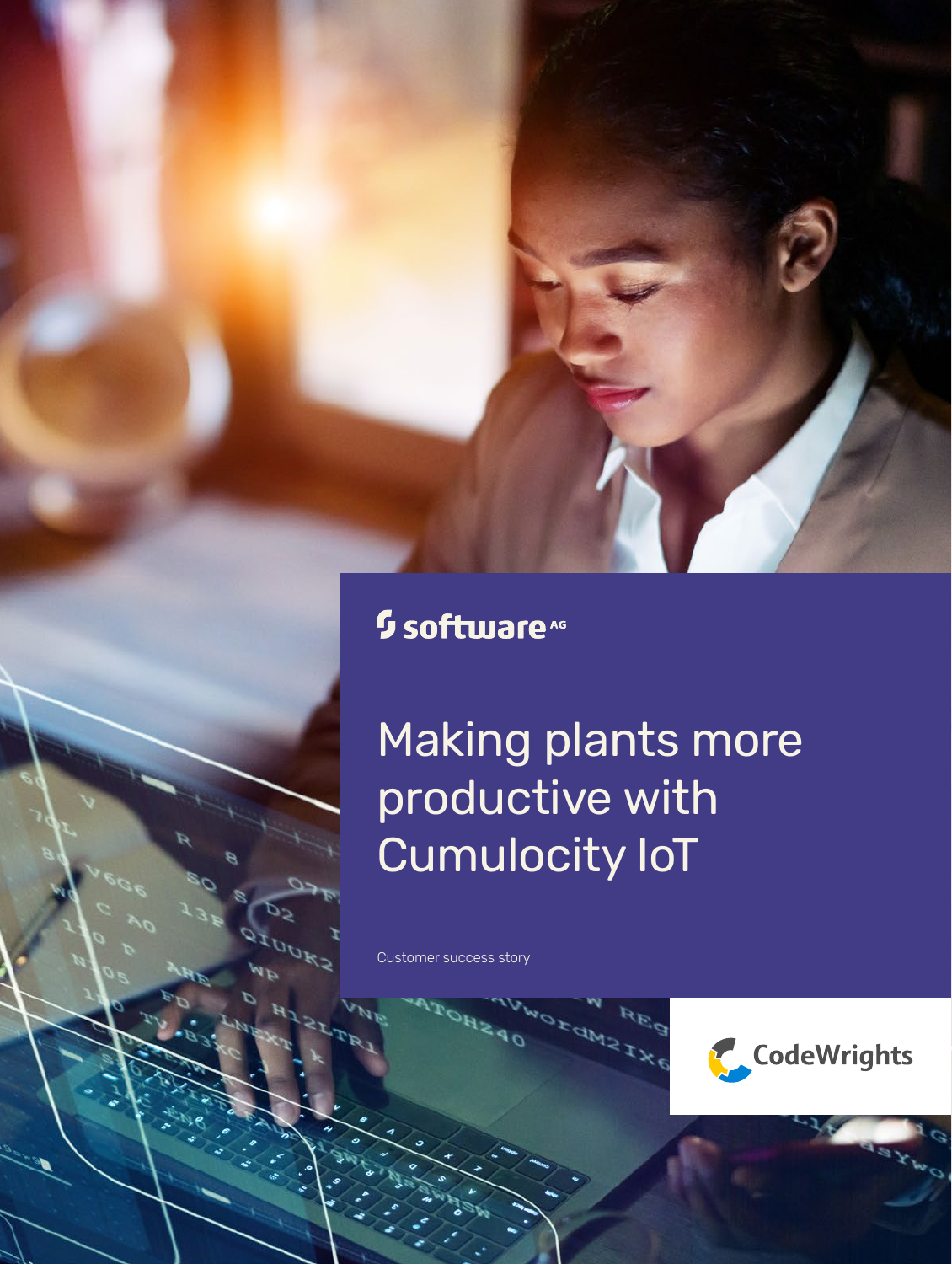"In the current era of manufacturing, operational efficiency is about data—and the ability to gain extra data insights for greater uptime and more profit. With Cumulocity IoT, we can harness the data we need and deliver the data customers need"

– Dr. Michael Gunzert, Director Business Development at CodeWrights



#### **Customer Profile**

CodeWrights is a German technology company founded in 2002 and is a growing leader of integrating devices in industrial manufacturing for its customers. CodeWrights bridges connections from sensors and actuators used in process automation to higher level control systems, and asset management systems. Its IIoT platform runs applications installed on edge-based gateways accessible via the cloud.

#### **New challenges**

- Increase access to equipment data and analysis through centralized platform
- Optimize automation using the IoT
- Offer improved operational efficiency and overall factory health

#### **Software AG solutions**

• Cumulocity IoT

#### **Key benefits**

- Built dashboards to monitor and maintain the health of devices
- Provided self-service optimization and customization of sensor data
- Increased operational efficiency
- Cut factory downtime
- Reduced costs with predictive maintenance
- Improved worker safety

## Unleashing IIoT data hiding in plain sight

CodeWrights turns data into information. The company's deep expertise in writing device drivers lets its customers in industrial manufacturing connect sensors and actuators to pull off incredible feats of automated manufacturing efficiency.

"If you're factory plant operator, knowing the temperature, pressure or flow rates of tools is necessary information," says Dr. Michael Gunzert, Director Business Development at CodeWrights. "But in today's competitive market, if you only access this basic data from your devices, you're leaving serious efficiency, and dollars, on the table."

That's why CodeWrights teamed up with Software AG and its Cumulocity IoT platform. Together, they unleashed a fluid flow of actionable industrial IoT data to CodeWrights' customers that was just waiting for the taking: their devices already had the capability to produce it. But it wasn't accessible.

The new solution autonomously collects everything from device ID, manufacturing date, operational parameters and beyond—driving predictive maintenance, worker safety and the bottom line improvements for large industrial customers.

## Everything, about every "thing" from everywhere

The Cumulocity IoT-powered solution allows CodeWrights' customers—and *their* end customers—to manage industrial devices with newly accessible data. Now plant operators can literally *see everything* about all their connected devices in customizable dashboards on-premises or in the cloud.

That's important because a temperature sensor can output 100 to 300 variables beyond just temperature, including its location, firmware version, health parameters and more. For a flow transmitter that number is about 2,000. With the CodeWrights IIoT server, it's all suddenly accessible and stored for analysis centrally, and visible and controllable from anywhere in the world.

"As a plant operator using our platform, I can see my installed asset base, revisions, configurations, and even health and predictive maintenance flags," says Gunzert. "In the past, a plant's engineering plans might have been 20 years out of date, and you'd have to send a person to literally collect this information by hand with every change."

No more. And best of all, a gateway running the solution detects devices automatically once it's installed and configured. No manual steps needed.